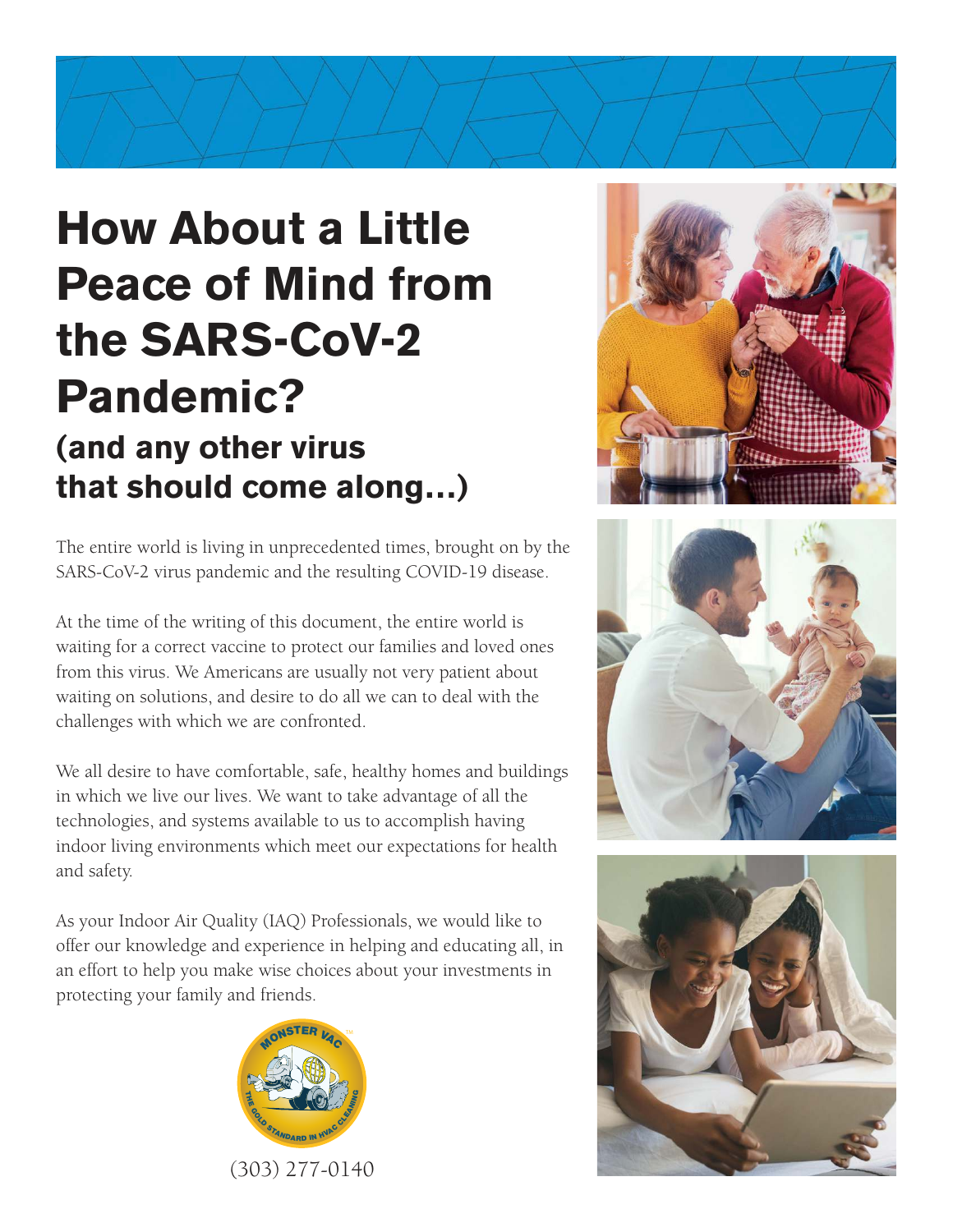# **Step One: Needlepoint Bipolar Air Ionization Air Purification Systems**



#### Breakdown VOCs



#### Agglomeration by Attraction

The American Society of Heating, Refrigeration, and Air Conditioning Engineers (ASHRAE) has expressed great concern, along with the Centers for Disease Control and Prevention (CDC) and others, have issued guidance on how our homes and buildings can be operated to help provide higher levels of Indoor Air Quality (IAQ) in order to produce safer, healthier

and more comfortable environments in all types of structures.

It's important to implement proven HVAC best practices that, when combined with proper filtration, humidification, and ventilation, will provide the superior result desired. A proven technology with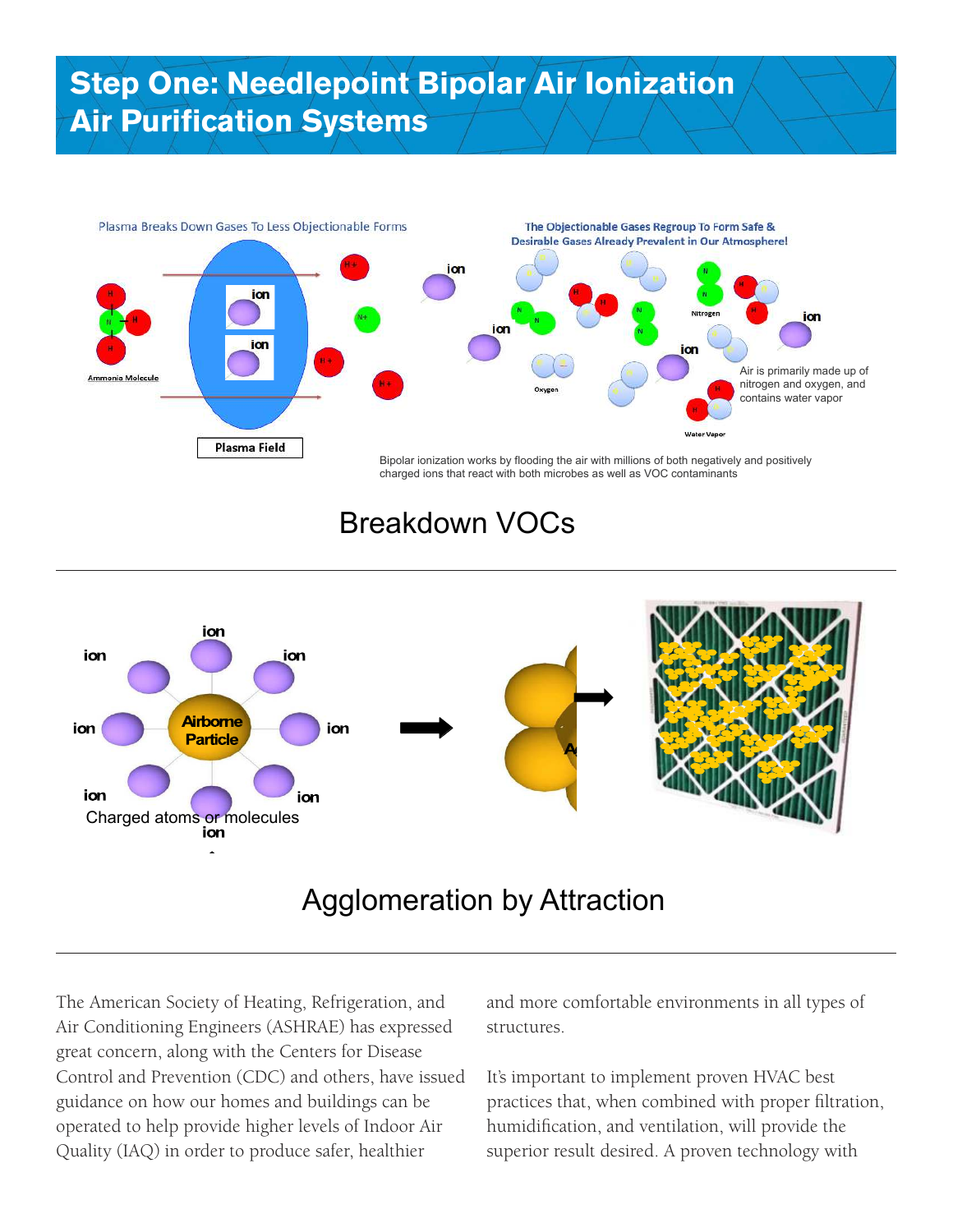

# Kills Living Pathogens



#### **3rd Party Testing Summary**

| <b>Pathogen</b>       | <b>Time in Chamber</b> | <b>Kill Rate</b> | <b>Test Agency</b> |
|-----------------------|------------------------|------------------|--------------------|
| <b>Tuberculosis</b>   | 60 minutes             | 69.09%           | <b>EMSL</b>        |
| Clostridium Difficile | 30 minutes             | 86.87%           | EMSL               |
| <b>Norovirus</b>      | 30 minutes             | 93.50%           | ATS Labs           |
| <b>MRSA</b>           | 30 minutes             | 96.24%           | EMSL               |
| Staphylococcus        | 30 minutes             | 96.24%           | <b>EMSL</b>        |
| <b>Mold Spores</b>    | 24 hours               | 99.50%           | GCA                |
| E.coli                | 15 minutes             | 99.68%           | <b>EMSL</b>        |
| Legionella            | 30 minutes             | 99.71%           | EMSL               |

A viable active air treatment option that not only affects contaminants and

microbes in the air, but also on surfaces, even hidden surfaces



### Disrupts DNA/RNA of Viruses

outstanding IAQ benefits is "Needlepoint Bipolar Air-Ionization" (NPBI), manufactured by Global Plasma Solution (GPS) in Charlotte, NC. GPS IAQ solutions have the ability to remediate issues attributed to both airborne particulates and pathogens, either removing them from the air or rendering them incapable

or infective of harm. The end result is a cleaner indoors that keeps people happier, healthier, and more productive. This allows our homes to be safer, buildings to reoccupy, businesses to reengage, and the general public to realize more Peace of Mind as we move forward.

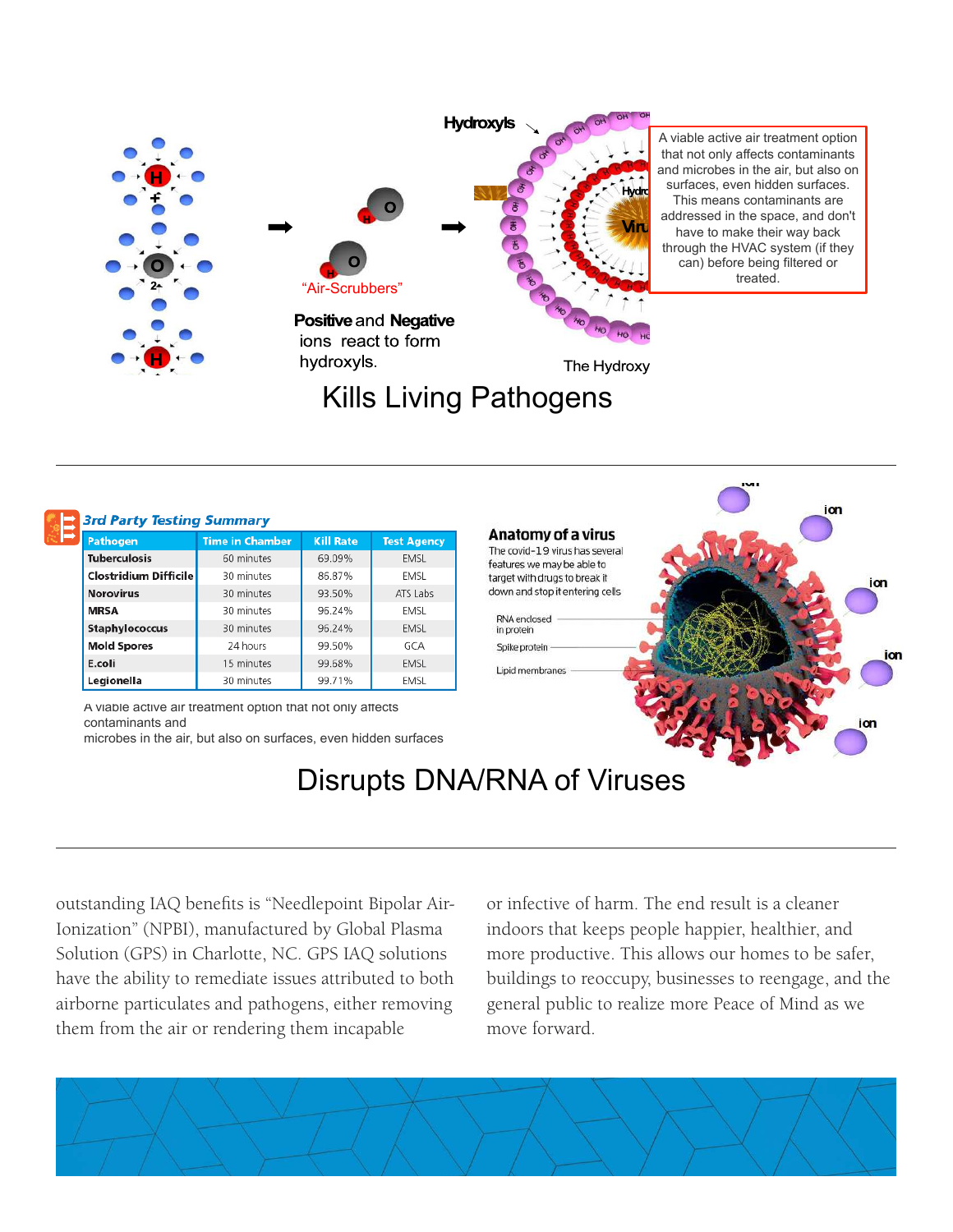### **IAQ Products for Better Indoor Environments**

# **AUTO-CLEANING NPBI**



 $\mathbb{P}^1$  :  $\mathbb{C}P^0$ This GPS-NPBI technology is available in many other models and types, and for most all applications. It has been installed and utilized in churches, schools, hospitals, long term care facilities, airports, arenas and stadiums, animal care facilities, banks, theaters, fitness centers, office buildings. There are no buildings or dwellings where GPS-NPBI cannot be utilized.

> Who do you know that needs it in their home? What buildings do you enter that need to hear about a great means of creating a more safe and healthy indoor living environment?

# **Step 2: Improve Your Filtration to MERV 13 or Better**

ASHRAE and the CDC have been stating the importance of higher efficiency FILTRATION systems in our indoor residential and commercial HVAC systems.

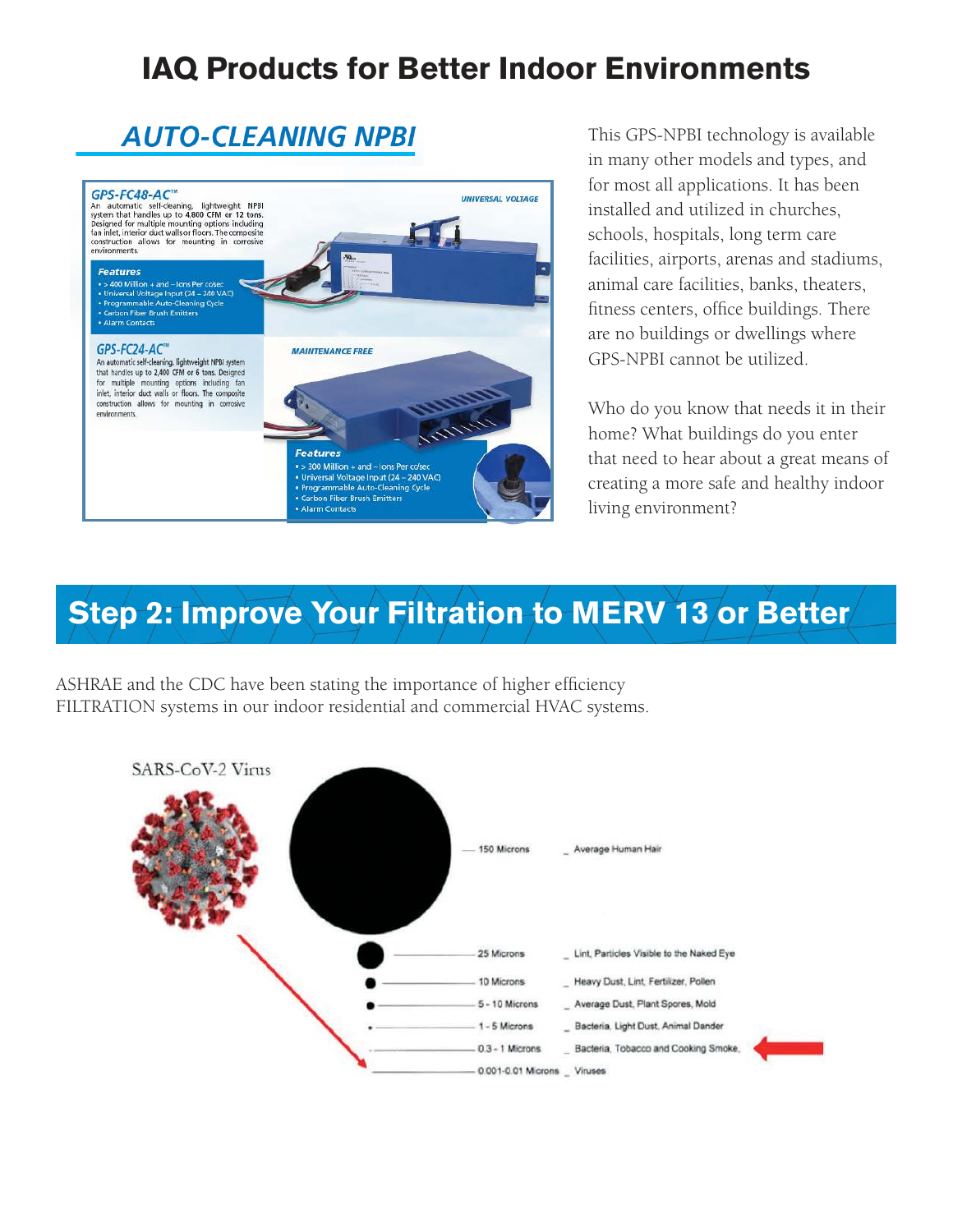As already stated, the GPS – Needlepoint Bipolar Air Ionization (NPBI) technology will operate more efficiently if operating in concert with high efficiency filtration, as smaller particles will agglomerate or congeal to make larger particles, and more easily be captured in the filtration system.

In 1987, ASHRAE created the MERV system, whereby all filters have to be tested and are rated with a Minimum Efficiency Reporting Value (or MERV rating). MERV ratings are based on how well an air filter traps common airborne pollutants within specific size ranges. Basically the higher the MERV rating, the more efficient the filtration is at capturing smaller particles, and more of those smaller particles. MERV ratings generally range from MERV 1 to MERV 20. Most homes, businesses, and buildings currently utilize only MERV 2 to MERV 8 filtration.

Since the SARS-CoV-2 virus and COVID-19 disease appeared on the scene, we are seeing more and more recommendations to move America to utilize MERV

13 filtration as the new minimum standard. Up to MERV 16 filtration is readily available for homes.

MERV 13 filtration when combined with GPS-NPBI air purification technology will control 97% of virus and pathogens, and does not include the ionization kills within the space on surfaces..

MERV 13 and MERV 16 filtration is much more effective, and recommended to be used (only) in concert with Electronically Commutated Motors (ECM). With EC motors the blower RPM can increase as the filter loads with more and more particulate, to overcome the static pressure increases. In July 2019, the Department of Energy (DoE) enacted the Fan Efficiency Rating (FER) mandating and allowing furnace and air handler manufacturers to only produce equipment utilizing ECM technology.

\*\*Full MERV efficiency charts are available and may be supplied upon request.

# **Step 3: Humidification Systems Can Reduce the Risk of Infection**

ASHRAE and the CDC have stated that "there is sufficient evidence that pathogen survival rates are much lower when relative humidity (RH) levels are maintained between 40%-60% RH. The primary effect on pathogens at these RH levels is that the risk of infection is reduced."

Arundel AV, Sterling EM et al. Indirect Health Effects of Relative Humidity in Indoor Environments, Environmental Health Perspectives Vol 65, 351-61, 1986.



Optimum relative humidity range for minimizing adverse health effects.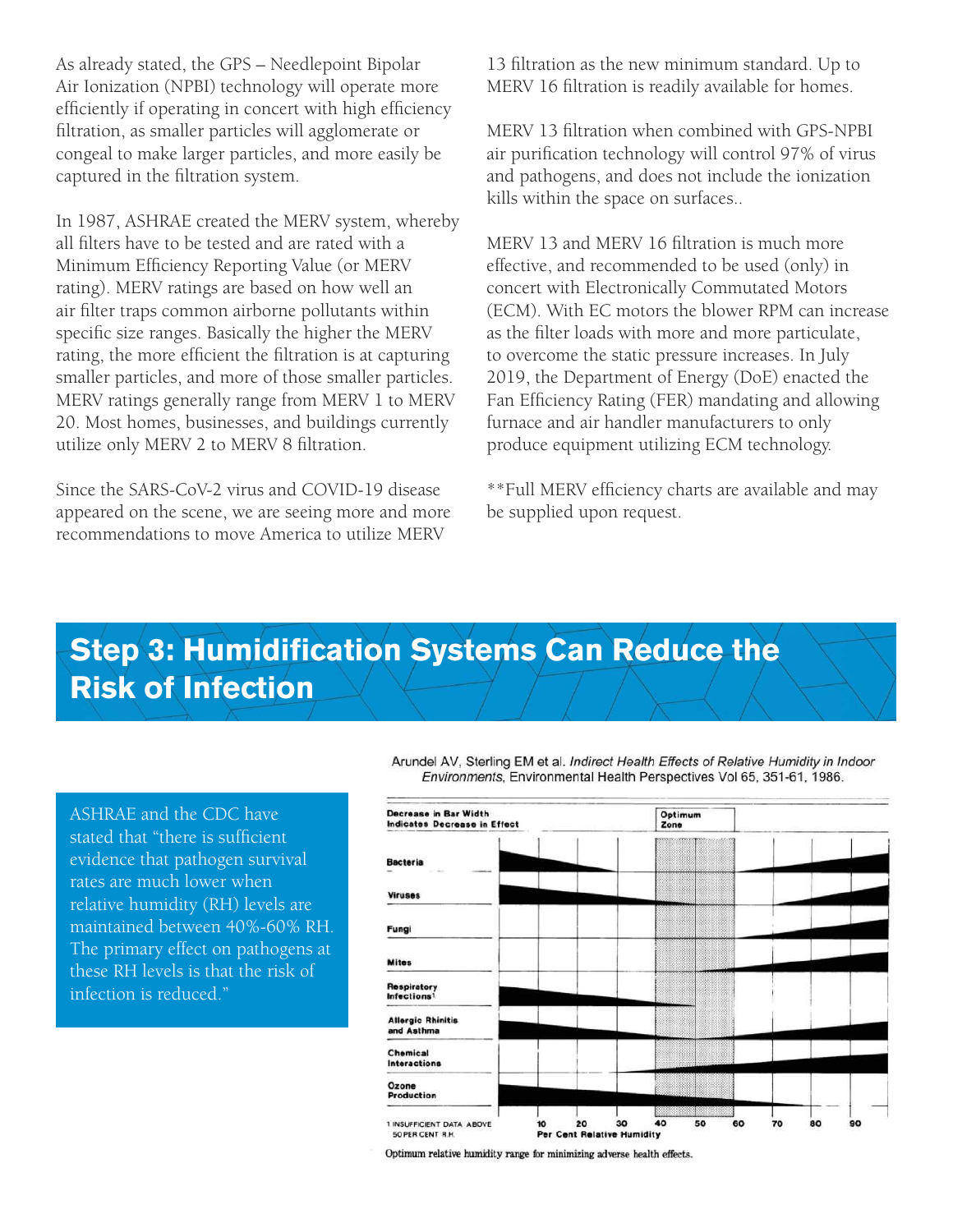

#### **There are two basic types of humidification systems that are typically utilized in homes.**

**1. Bypass Evaporative Type Humidifiers.** These types of humidifiers have supply water that runs down and saturates a "honeycomb type" pad or panel. The heated air supplied from the top of the furnace carries the moisture or humidity into the home or space. Any humidity (water) that is not evaporated, and carried into the home, goes down the floor drain. (So no bacteria is allowed to grow inside the humidifier.)

The problem experienced with evaporative type humidifiers in Colorado has been discovered in the fact that we get 300 days of sun annually, and our furnaces do not "fire" as much as in other northern states. The temperature coming off the supply side of the furnace is about 140 degrees F. If the furnace is NOT fired, the circulated air is around room temperature or 70 degrees F. Simply stated, 70 degree air will not hold the moisture that 140 degree air will hold.

Due to this fact, it is very difficult, maybe near impossible, to hold humidity levels at 40%-60% RH using an evaporative type humidifier. Perhaps the only time we can reach these required humidity levels is in the heart of winter, when we get a cold streak where our furnaces are operating most of the time.

It is recommended that we operate our humidifiers any time our air conditioners are NOT operating. A central air conditioning system removes humidity from the air, so we do not recommend operating two "competing" home comfort system components at the same time—except in cases where the occupants have severe respiratory challenges.

**2. Steam Humidification Systems.** The best and perhaps only choice/solution for being able to hold the safer 40%-60% RH in our homes and businesses are steam humidification systems!

A steam humidification system has its own heating element which boils the water to steam. Pure water vapor is released into the space, carried by a blower system of some type, and any minerals or impurities remain in the steam canister, and are drained away later. Since steam humidity is a vapor "it takes the shape of its container", and fills the entire space at the same humidity level.

The steam humidification systems do cost more to operate because of the heating elements. We encourage operating on 230 Volt power for highest capacity and lowest utility investment. Most people report that they have experienced that the health and safety benefits of steam systems far outweigh the expense, and have proven to provide a very satisfactory return on investment.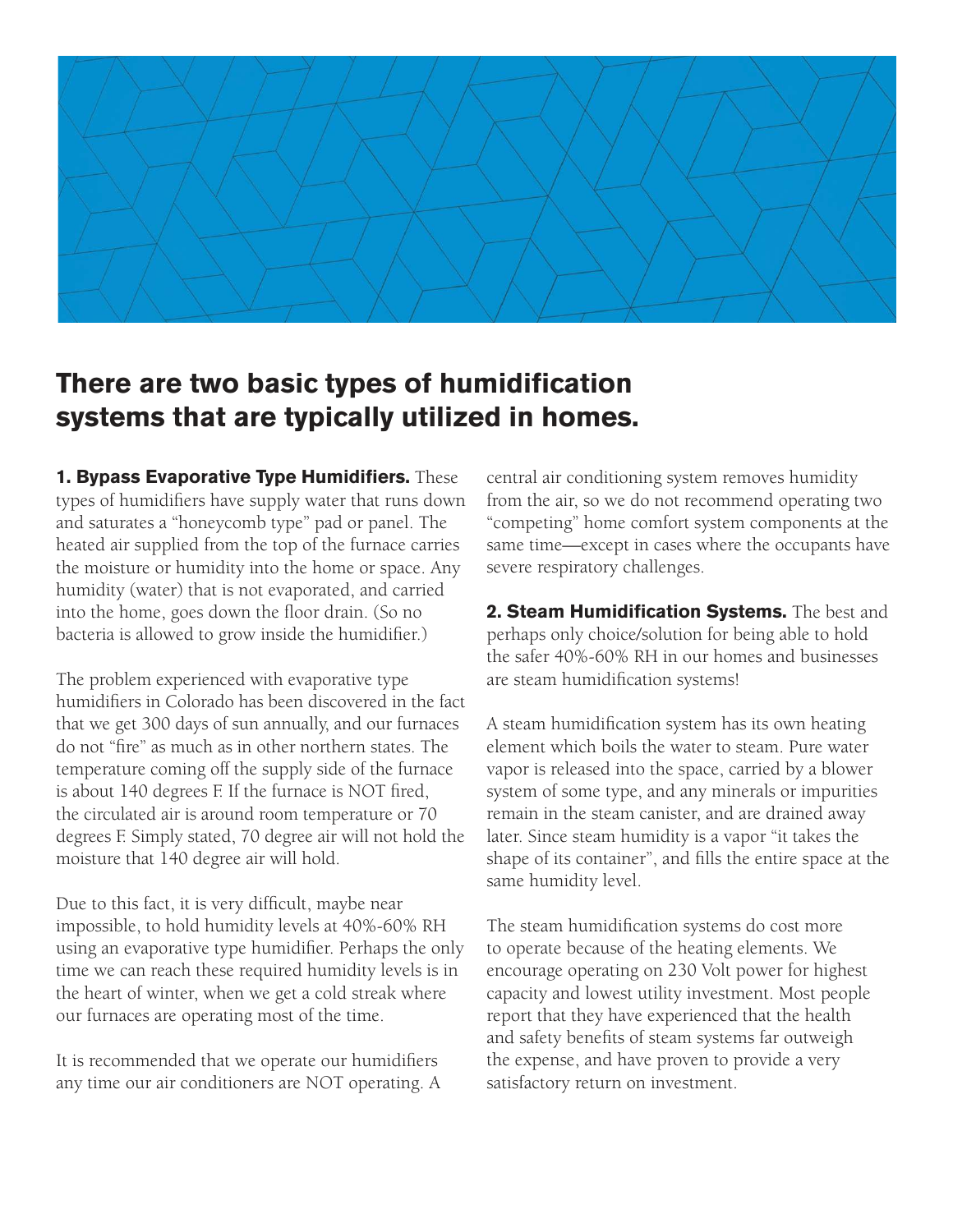# **OUTSIDE FRESH AIR VENTILATION Systems May Help Improve and Maintain Healthy Indoor Air**

ASHRAE and the CDC have stated that introducing outside fresh air ventilation into our homes and buildings can have a very positive impact on improving the indoor air quality and living environments.



#### Typical Basement Installation



"Dilution is a solution" is the saying many will use when explaining the benefits of utilizing outside fresh air ventilation as a means of introducing 100% outside air into HVAC and home comfort systems.

The simplest and most economical outside air systems simply supply or introduce outside air into the return air duct of the HVAC system through a 6" round duct (for example) with a weatherproof hood connected to the outside. This outside air should be controlled by a motorized damper of some type, which can be regulated by proper control systems based on outside air conditions and even closed during times of extreme adverse temperature or humidity conditions.